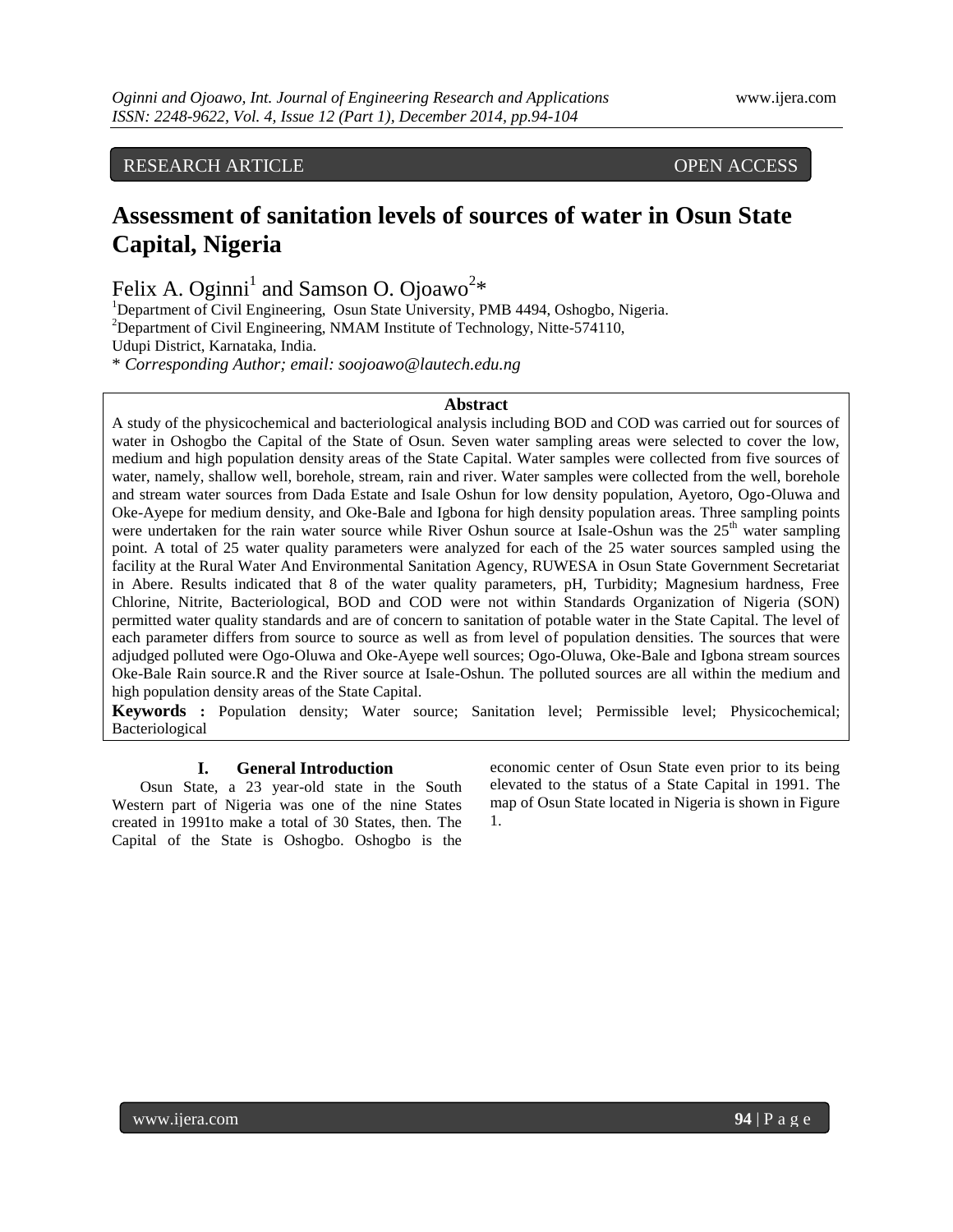

**Figure 1: Map of Nigeria with Osun State carved within.**

Oshogbo, a 23 years old Capital city is considered for this study because of its peculiarities. It is a developing residential city in the Southwestern part of Nigeria. shares the same similarities with Ibadan, one of the large and old cities in Africa. Fadare and Hay (1990) noted that there exist three distinct residential densities (low, medium and high residential densities) in Ibadan. Olawuni (1999) identified similar pattern of three residential densities in Oshogbo as high, medium and low residential densities. The high residential density area in Oshogbo is comprised of housing that are laid out in traditional compounds with many small rooms, limited open space, almost no road, or formal recreation space, and homogeneous population. The medium residential density area is mostly well laid out, with a regular street plan, having many plots almost completely occupied by two or three-storey buildings. Although, there is an attempt to control land use, numerous retail services and other commercial activities exist within the zone, but industries are largely absent. The population in these areas is less homogenous, consisting of people of diverse ethnic origins. The low residential density area was initially established to provide low rent accommodation for public sector employees in government institutions.

Oshogbo with a population of 131, 761 at the 2006 census on an area of 97 km² is administratively divided into two local government areas. These are Oshogbo and Olorunda Local Government Areas.

Water forms about 70 per cent of human's body fluids and serves many other purposes among which are domestic, industrial, agricultural, fire protection and others (Ojoawo and Ogunrombi, 2014). Quality is mostly believed to best describe any given water more than other yardsticks; water quality assessment is therefore a worthwhile study (Ojoawo *et al.,* 2014). Monitoring of quality of water sources is required in determination of sanitation level of any community. Marmot, *et al.,* (1997) emphasized on implications of social inequalities in health as a sanitation issue. Satone, et al., (2011) recommended measures on the need to monitor drinking water quality. Access to safe water facilities is estimated at 43% for rural areas and 71% for urban centers while rural sanitation coverage is 32% and urban 75%. And that as a result of inadequate safe water supply and sanitation facilities, people suffer from water related diseases such as diarrhea, cholera, typhoid, and guinea worm in many communities (ADF, 2007). Fadare and Olawuni, (2008) indicated that there is a significant relationship between water sources and ill health in the three residential densities in osogbo. There is therefore the need to stem this trend. Workers in this field include Kaonga *et al.,* (2013), Yusuf *et al.,* Oginni, (2013), Oginni and Isiorho, (2014), Jiboye, (2004), Akindele and Adeniyi, (2013), Akan *et al.,* (2012), Olajire and Imeokparia, (2011).

Sanitation level of this State Capital City has been assessed in this paper to serve as bases for justifying Government's steps towards the Urban renewal programs on the water supply platform within the State. This will be at tandem with the commitment of the State Government to improvement of the environment.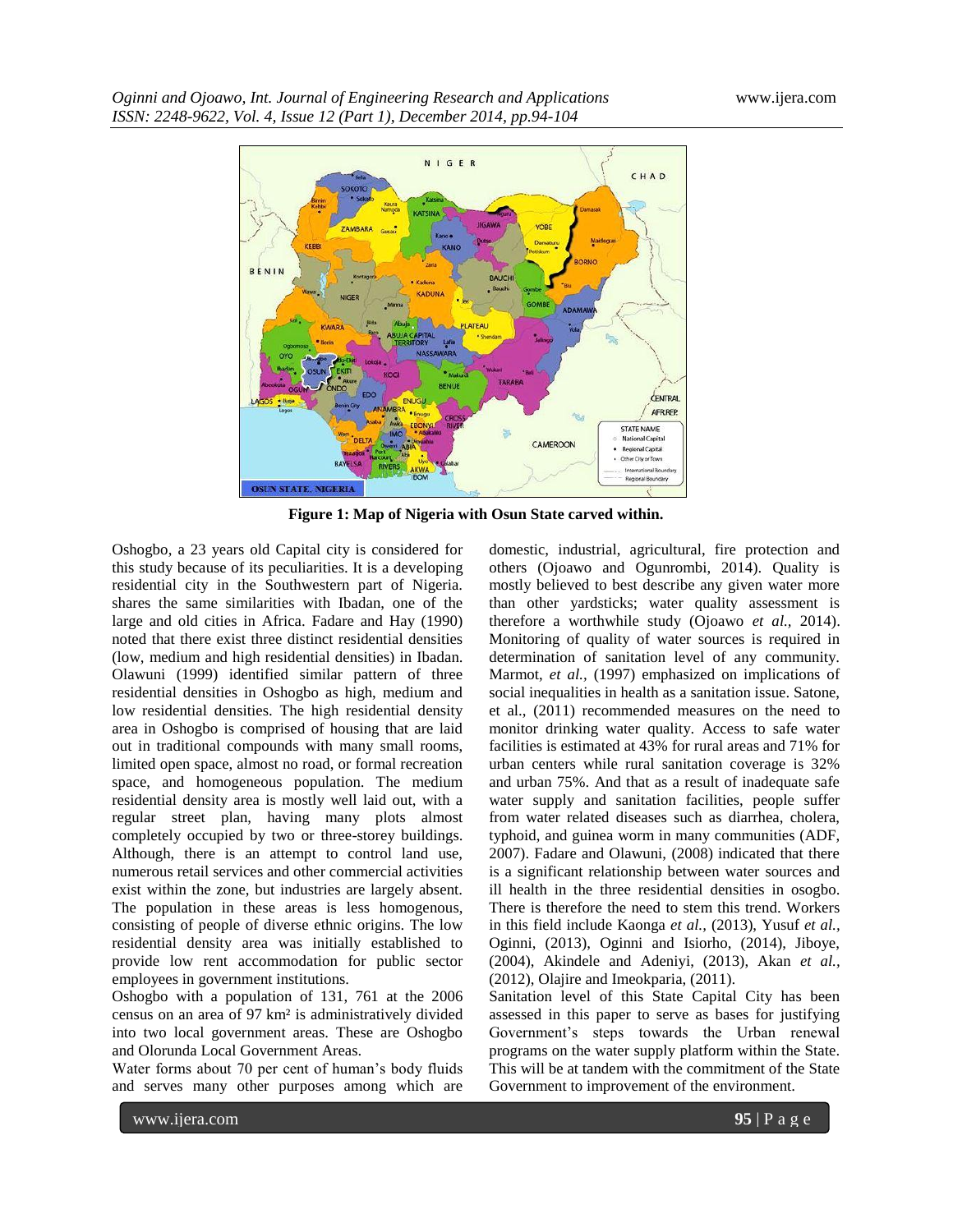# **II. Methods and materials**

The method employed focused on collection of samples of water from various sources available within the two Local Government areas in the State Capital and evaluation of the quality of the various sources for their physical, chemical, and biological characteristics.

# **2.1 Study Area and water source types**

The study area considered out is shown in Figure 2. The carved area covers all the three distinct residential densities known as low, medium and high residential densities. And the area covers as much as 80% of the entire City.

The sites for the water sources were selected randomly but representative of the carved area.

Various types of sources of water considered in this study are obtained from:

| (i)   | Well  | (ii) | Borehole |
|-------|-------|------|----------|
| (iii) | Rain  | (iv) | Stream   |
| (v)   | River |      |          |

The common sources of water which this community depend upon for their water needs are well, borehole, stream and rainfall sources in that order. The entire City is being drained by the major river, River Osun, that gave the State its name to bear. This source is only

considered as one of the sources.

# **2.2 Selection of Sub-areas for water sources**

In considering the population structure of the State Capital, a total of seven areas were selected within the area demarcated by the City ring road. The areas represented the low density, medium density and the high density population structure of Oshogbo. The following areas and their population density of the City were selected:

| Dada Estate<br>(i)  | Low density    |
|---------------------|----------------|
| Isale Oshun<br>(ii) | Low density    |
| (iii) Ayetoro       | Medium density |
| (iv) Ogooluwa       | Medium density |
| (v) Oke Ayepe       | Medium density |
| (vi) Oke Baale      | High density   |
| (vii) Igbona        | High density   |

The sampling points are located in the Google earth map shown in Figure 2.



**Figure 2: Google Earth Map of Water Sources and Sampling Points**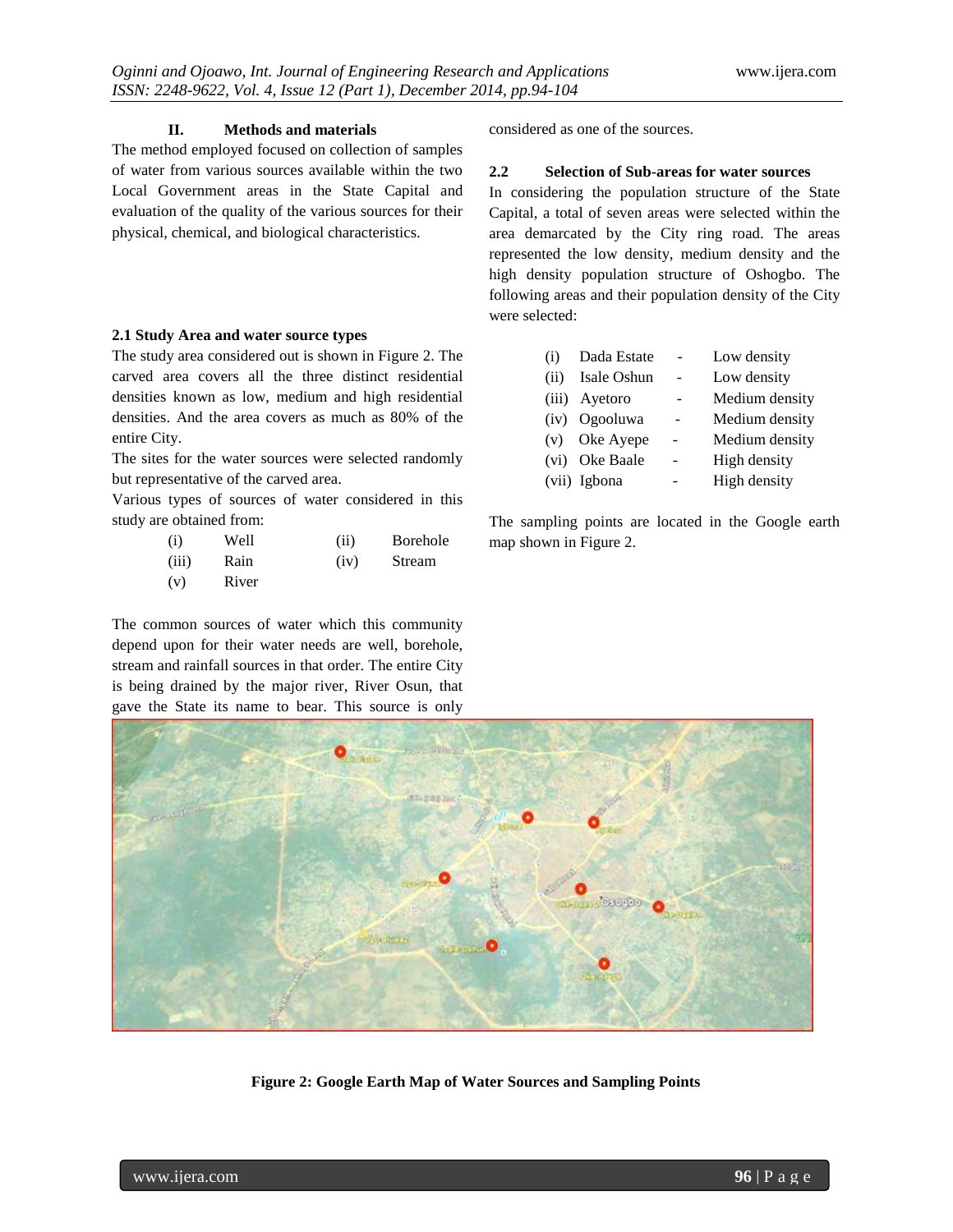## **2.3 Layout of water source sampling**

Well water, borehole water rain water and stream water sources were identified for each of the population structures/densities identified in section 2.2. Water samples for each type of source were then collected from all the identified sources. This should give a total of 28(No) water sources from the four source types over the seven identified population sectors. Because of the unpredictability of rainfall, rain water could only be obtained for testing from only four of the population sectors.

The river as a source was only sampled at a location, Isale-oshun. Thus a total of 26 sampling points were assessed for their physical, chemical and biological quality parameters.

#### **2.4 Determination of Water Quality of each Source**

Physico-Chemical and bacteriological analysis are required for each source in order to determine the qualities of the sources. The water quality parameters determined include the following:

| Colour                 | Odour                 |
|------------------------|-----------------------|
| Taste                  | Temperature           |
| Ph                     | Conductivity          |
| Turbidity              | T.D.S                 |
| T. Hardness            | Ca. Hardness          |
| Mg. Hardness           | Alkalinity            |
| Chloride               | Fluoride              |
| Free Chlorine          | <b>Total Chlorine</b> |
| Nitrate                | Nitrite               |
| Iron                   | Manganese             |
| Arsenic                | <b>Zinc</b>           |
| <b>Bacteriological</b> | <b>BOD</b>            |
| COD                    |                       |

The physicochemical and bacteriological analysis including BOD and COD of various sources of water obtained from office of Rural Water and Sanitation Agency, RWESA in Osun State Government Secretariat in Abere.

# **2.5 Collections of Samples and Sampling materials**

Much care is required and was taken in the collection of the water samples used in this study to ensure the sample is representative of the water and waste water desired to be examined and to avoid accidental contamination of the samples.

The sampling materials include the following:

Sterile petri dishes

Cuvet Air-tight plastic containers

| Measuring cylinder |                 |
|--------------------|-----------------|
| Distilled water    | 70% ethanol     |
| Cotton wool        |                 |
| pH meter           | Turbidity meter |
| Reagents           |                 |
| Photometer         |                 |

# **2.6 Sterilization of media and materials**

All media were prepared from dehydrated commercial product with strict adherence to manufacturer's instructions and sterilizing by autoclaving at 121°C for 15 minutes (Fawole and Oso, 2004). All glass wares were thoroughly washed with detergent solution, rinsed with several changes of distilled water and subsequently allowed to drain, after they were sterilized in the oven at 170°C for 1 hour before use (Fawole and Oso, 2004). Heat sensitive wares were disinfected with 70% ethanol. The working bench was also swabbed with 70% alcohol to have a sterile environment.

# **III. Results and analysis**

Results of the well water quality parameters listed in section 2.4 for the various sources are presented in Table 1. The water quality parameters whose levels were not within permissible levels specified by the Standards Organization of Nigeria, SON, for all samples from all the sources and sampling points are presented in Table 2 for all samples from well, borehole, stream, rain and river.

www.ijera.com **97** | P a g e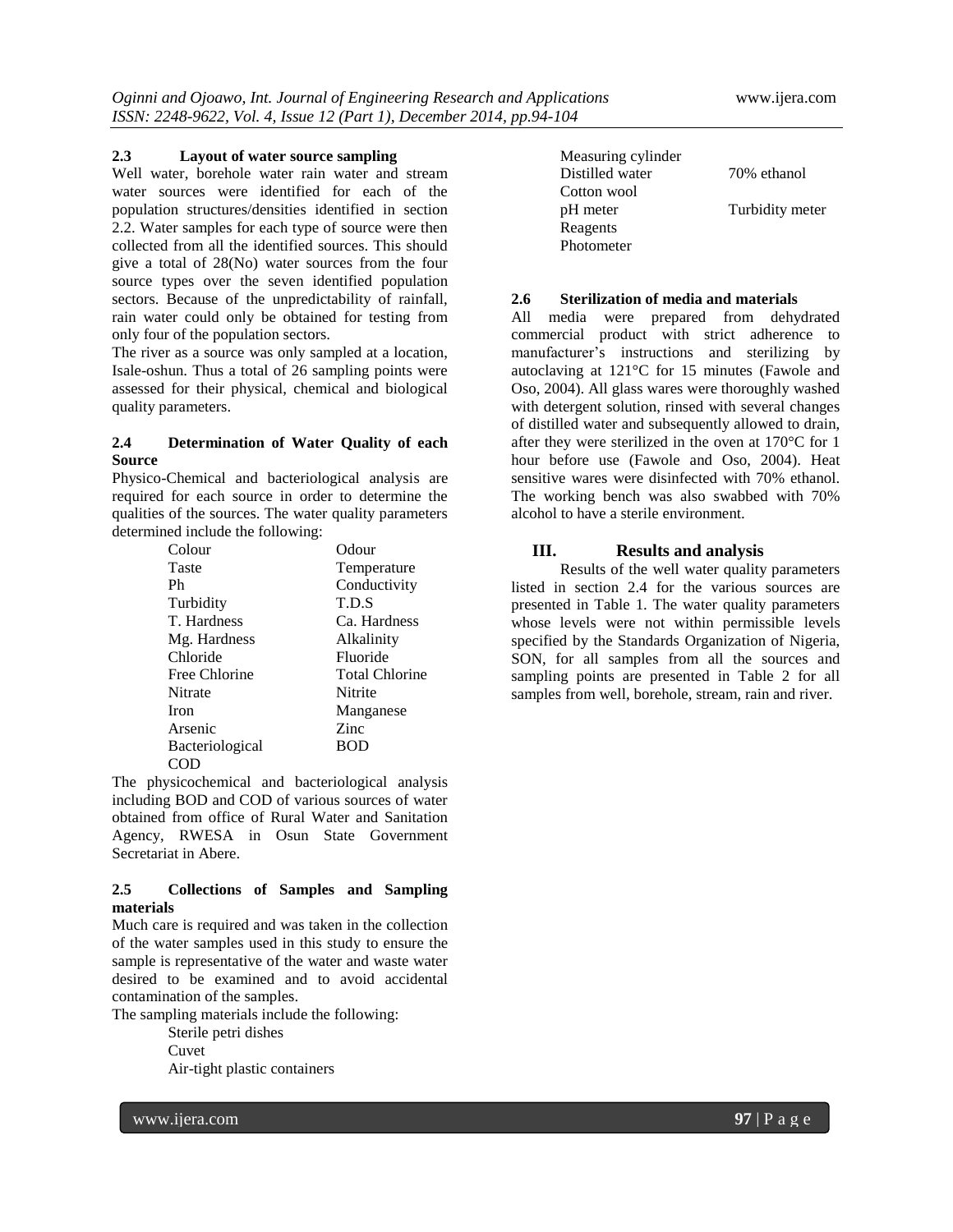|                | Table 1: Well Water Quality at Different Follomation Densities in Osnogbo<br>POPULATION DENSITY |                  |                  |                  |                  | <b>SON</b>       |                  |              |                |
|----------------|-------------------------------------------------------------------------------------------------|------------------|------------------|------------------|------------------|------------------|------------------|--------------|----------------|
| S/N            | <b>Parameters</b>                                                                               | Low              |                  | <b>Medium</b>    |                  |                  | High             |              | <b>MPL</b>     |
|                |                                                                                                 | Dada             | Isale-           | Ayetoro          | Ogo-             | Oke-             | Oke-             | Igbona       |                |
|                |                                                                                                 | <b>Estate</b>    | Oshun            |                  | Oluwa            | Ayepe            | <b>Baale</b>     |              |                |
| 1              | Colour (TCU)                                                                                    | <15              | <15              | <15              | <15              | <15              | <15              | <15          | 15             |
| $\sqrt{2}$     | Odour                                                                                           | <b>UO</b>        | <b>UO</b>        | <b>UO</b>        | <b>UO</b>        | <b>UO</b>        | <b>UO</b>        | <b>UO</b>    | <b>UO</b>      |
| 3              | <b>Taste</b>                                                                                    | <b>UO</b>        | U <sub>O</sub>   | UO               | UO               | <b>UO</b>        | <b>UO</b>        | <b>UO</b>    | <b>UO</b>      |
| $\overline{4}$ | Temperature ${}^{0}C$                                                                           | 25               | 25               | 25               | 25               | 25               | 25               | 25           | Ambient        |
| $\sqrt{5}$     | pH                                                                                              | 7.6              | 7.8              | 8.01             | 7.6              | 7.9              | 7.9              | 7.4          | $6.5 - 8.5$    |
| 6              | Conductivity $(\mu S/cm)$                                                                       | 83               | 22.77            | 24               | 48.9             | 20.5             | 22.7             | 72.5         | 1000           |
| $\tau$         | Turbidity (NTU)                                                                                 | $<$ 5            | $\leq$ 5         | $<$ 5            | $<$ 5            | $\leq$ 5         | $<$ 5            | $<$ 5        | 5              |
| $\,8\,$        | T.D.S (Mg/L)                                                                                    | 110              | 162              | 167              | 117              | 97               | 185              | 105          | 500            |
| 9              | T. Hardness (Mg/L)                                                                              | 25               | 180              | 105              | 105              | 65               | 60               | 170          | 500            |
| 10             | Ca. Hardness (Mg/L)                                                                             | 16               | 22               | 30               | 44               | 30               | 24               | 109          | 150            |
| 11             | Mg. Hardness (Mg/L)                                                                             | 61               | 83               | 45               | 35               | 36               | 174              | 61           | 150            |
| 12             | Alkalinity (Mg/L)                                                                               | 100              | 85               | 75               | 80               | 55               | 178              | 45           | 500            |
| 13             | Chloride (Mg/L)                                                                                 | 5.1              | 19               | 15.5             | 23               | 4.6              | 4.4              | 40           | 200            |
| 14             | Fluoride (Mg/L)                                                                                 | $\boldsymbol{0}$ | 0.67             | 0.89             | 0.46             | 0.35             | 0.53             | 0.06         | 1.5            |
| 15             | Free Chlorine (Mg/L)                                                                            | 0.08             | 0.88             | 0.55             | 1.2              | 0.75             | 1.88             | 0.92         | $0.2 - 0.25$   |
| 16             | Total Chlorine (Mg/L)                                                                           | 0.16             | 0.51             | 0.05             | 0.14             | 0.28             | 0.25             | 0.15         |                |
| 17             | Nitrate (Mg/L)                                                                                  | $0.8\,$          | 0.88             | 0.55             | 1.2              | 0.75             | 1.88             | 0.92         | 50             |
| 18             | Nitrite (Mg/L)                                                                                  | 0.014            | 0.24             | 0.02             | 0.28             | 0.15             | 0.08             | 0.013        | 0.2            |
| 19             | Iron $(Mg/L)$                                                                                   | 0.034            | $\boldsymbol{0}$ | $\boldsymbol{0}$ | $\boldsymbol{0}$ | $\boldsymbol{0}$ | $\boldsymbol{0}$ | 0.048        | 0.3            |
| $20\,$         | Manganese (Mg/L)                                                                                | 0.031            | 0.007            | 0.003            | 0.03             | 0.025            | 0.031            | 0.01         | 0.2            |
| 21             | Arsenic (Mg/L)                                                                                  | $\boldsymbol{0}$ | $\mathbf{0}$     | $\boldsymbol{0}$ | $\mathbf{0}$     | $\boldsymbol{0}$ | $\boldsymbol{0}$ | $\mathbf{0}$ | 0.01           |
| $22\,$         | Zinc $(Mg/L)$                                                                                   | 0.95             | 0.3              | 0.14             | 0.69             | 0.15             | 1.2              | 0.34         | 3              |
| 23             | Bacteriological<br>(Mg/L)                                                                       | $-VE$            | $-VE$            | $-VE$            | $+{\rm VE}$      | $+VE$            | $-VE$            | $-VE$        | $\blacksquare$ |
| 24             | BOD (Mg/L)                                                                                      | 4.5              | 4.4              | 4.5              | 17               | 16               | 4.9              | 4.9          | 6              |
| 25             | COD (Mg/L)                                                                                      | 8                | 7.2              | $\,8\,$          | 37.5             | 38.2             | 6.9              | 7.2          | 10             |

# **Table 1:Well Water Quality at Different Population Densities in Oshogbo**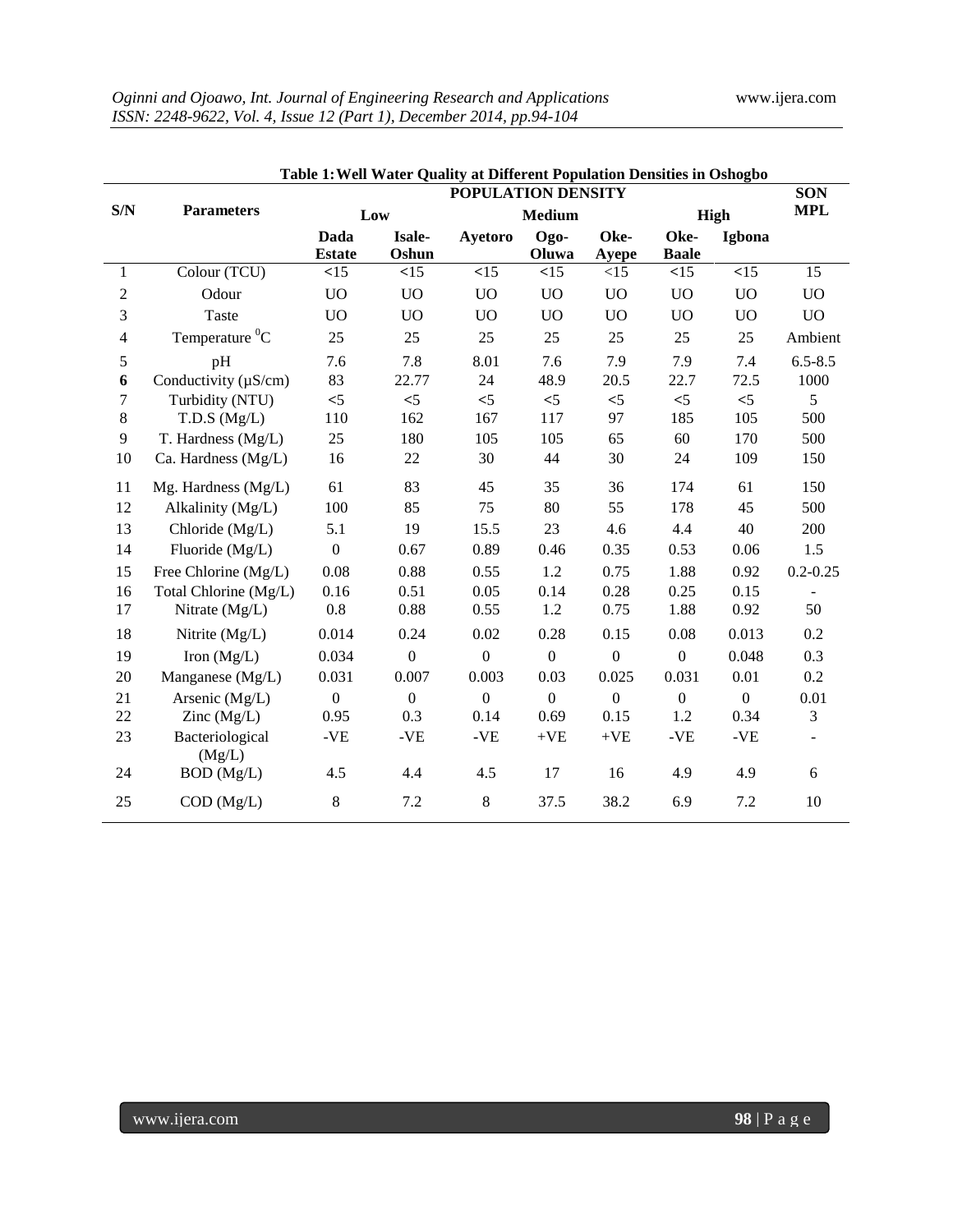|                  | <b>WELL</b>            |               |                             |                | POPULATION DENSITY |       |              |              |                  |
|------------------|------------------------|---------------|-----------------------------|----------------|--------------------|-------|--------------|--------------|------------------|
| S/N              | Parameters             |               | <b>LOW</b><br><b>MEDIUM</b> |                |                    |       | HIGH         |              | <b>SON</b>       |
|                  | <b>Parameters</b>      | <b>Dada</b>   | Isale-                      | Ayeto          | Ogo-               | Oke-  | Oke-         | Igbona       | <b>MPL</b>       |
|                  |                        | <b>Estate</b> | Oshun                       | r <sub>0</sub> | Oluwa              | Ayepe | <b>Baale</b> |              |                  |
|                  |                        |               |                             |                | <b>WELL</b>        |       |              |              |                  |
| 11               | Mg. Hardness (Mg/L)    | 61            | 83                          | 45             | 35                 | 36    | 174          | 61           | 150              |
| 15               | Free Chlorine (Mg/L)   | 0.08          | 0.88                        | 0.55           | 1.2                | 0.75  | 1.88         | 0.92         | $0.2 - 0.25$     |
| 18               | Nitrite (Mg/L)         | 0.014         | 0.24                        | 0.02           | 0.28               | 0.15  | 0.08         | 0.013        | 0.2              |
| 23               | Bacteriological (Mg/L) | $-VE$         | $-VE$                       | $-VE$          | $+VE$              | $+VE$ | $-VE$        | $-VE$        |                  |
| 24               | BOD (Mg/L)             | 4.5           | 4.4                         | 4.5            | 17                 | 16    | 4.9          | 4.9          | 6                |
| 25               | COD (Mg/L)             | $\,8\,$       | 7.2                         | 8              | 37.5               | 38.2  | 6.9          | $7.2\,$      | 10               |
|                  |                        |               |                             |                | <b>BORE-HOLE</b>   |       |              |              |                  |
| 15               | Free Chlorine (Mg/L)   | 0.34          | 0.08                        | 0.58           | 0.08               | 0.1   | 0.15         | 0.17         | $0.2 - 0.25$     |
|                  |                        |               |                             |                | <b>STREAM</b>      |       |              |              |                  |
| $\sqrt{5}$       | pH                     | 8.13          | 9.06                        | 8.72           | 9.02               | 8.73  | 8.72         | 8.39         | $6.5 - 8.5$      |
| $\boldsymbol{7}$ | Turbidity (NTU)        | >5            | $>5$                        | >5             | $<$ 5              | $< 5$ | >5           | >5           | 5                |
| 11               | Mg. Hardness (Mg/L)    | 98            | 32                          | 134            | 146                | 78    | 60           | 221          | 150              |
| 15               | Free Chlorine (Mg/L)   | 0.24          | 0.12                        | 0.2            | 0.24               | 0.28  | 0.22         | 0.19         | $0.2 - 0.25$     |
| 23               | Bacteriological (Mg/L) | $-VE$         | $-VE$                       | $-VE$          | $+VE$              | $-VE$ | $+VE$        | $+VE$        |                  |
| 24               | BOD (Mg/L)             | 5.1           | 4.9                         | 4.3            | 26                 | 4.1   | 23.2         | 22           | 6                |
| 25               | COD (Mg/L)             | 7.3           | $\tau$                      | 6.5            | 47.2               | 7.7   | 45           | 49           | 10               |
|                  |                        |               | <b>RAIN</b>                 |                |                    |       | OKE-         | OKE-         |                  |
|                  |                        |               |                             |                |                    |       | <b>BALE.</b> | <b>BALE.</b> |                  |
|                  |                        |               |                             |                |                    |       | $\bf R$      | $\mathbf D$  | $6.5 - 8.5$      |
| $\sqrt{5}$       | pH                     |               | 8.72                        |                |                    |       | 8.89         | 8.12         |                  |
| 11               | Mg. Hardness (Mg/L)    |               | 140                         |                |                    |       | 225          | 135          | 150              |
| 23               | Bacteriological (Mg/L) |               | $-VE$                       |                |                    |       | $+VE$        | $-VE$        |                  |
| 24               | BOD (Mg/L)             |               | 3.7                         |                |                    |       | 15.4         | 4.5          | $\sqrt{6}$       |
| 25               | COD (Mg/L)             |               | 8.2                         |                |                    |       | 34.6         | $7.2\,$      | 10               |
|                  |                        |               |                             |                | <b>RIVER</b>       |       |              |              |                  |
| 15               | Free Chlorine (Mg/L)   |               | 0.16                        |                |                    |       |              |              | $0.2 - 0.25$     |
| 23               | Bacteriological (Mg/L) |               | $+VE$                       |                |                    |       |              |              |                  |
| 24               | BOD (Mg/L)             |               | 13.6                        |                |                    |       |              |              | $\boldsymbol{6}$ |
| 25               | COD (Mg/L)             |               | 36.5                        |                |                    |       |              |              | 10               |

| Table 2: Water Quality Parameters Not Within SON Levels For Water Sources at different Population |  |
|---------------------------------------------------------------------------------------------------|--|
| <b>Density Areas of Oshogbo</b>                                                                   |  |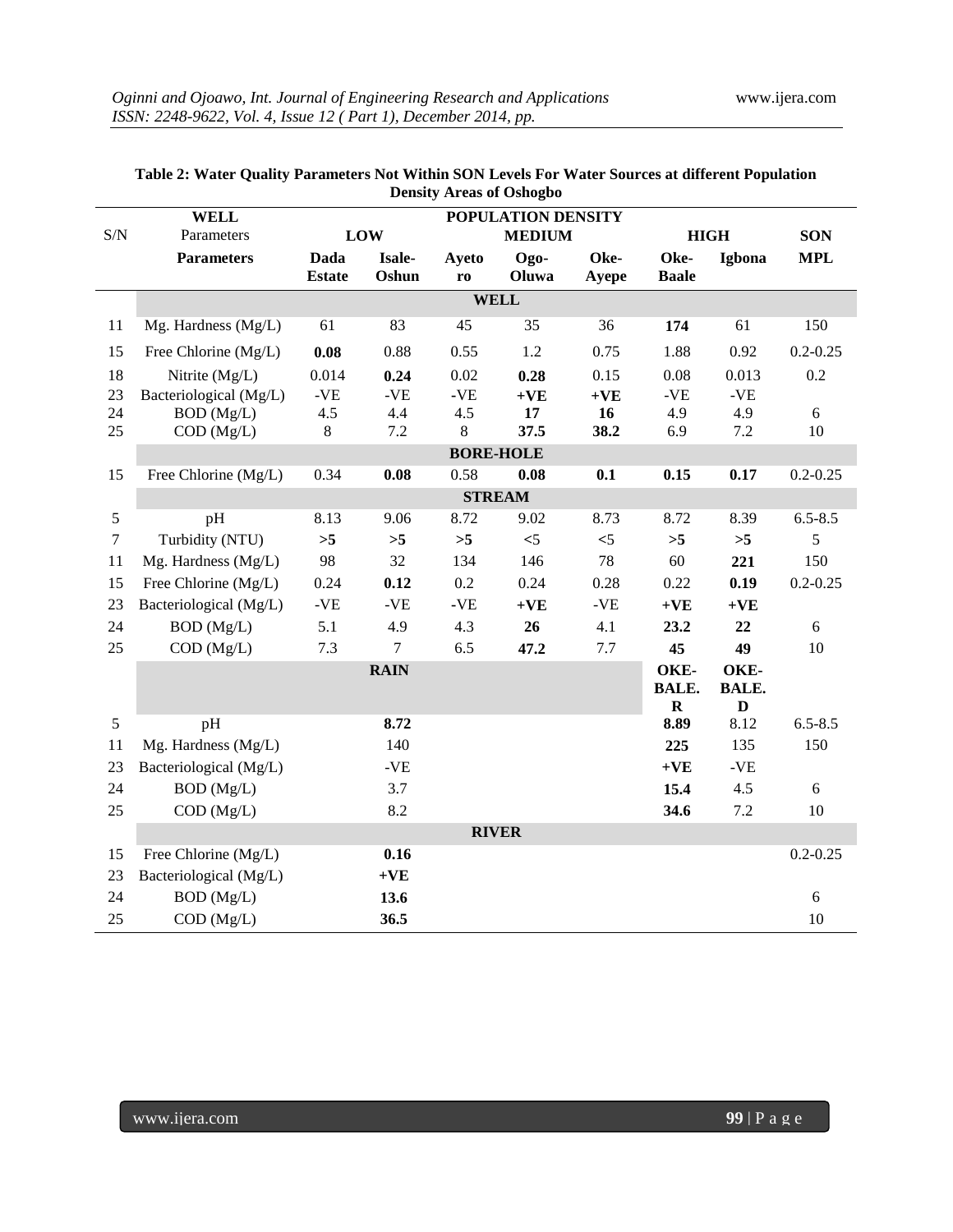# **3.1 Quality of Well and Borehole Water Sources**

The well water quality parameters greater than the SON permissible levels are Magnesium hardness, Free Chlorine, Nitrite, Bacteriological, BOD and COD. The Magnesium hardness level was below the SON permitted level only at Oke-Bale, a high density area of Oshogbo. This is shown in Figure 3a. Free Chlorine and Nitrite levels are charted in Figure 3b showing that Free Chlorine is above in all the areas except at Dada estate, a low density population area. This shows that the various communities apply Chlorine to their wells without consideration to known dosage. Nitrite level is higher than SON level at low density Isale-Oshun and

medium density Ogo-Oluwa. Bacteriological levels at Ogo-Oluwa and Oke-Ayepe, both within medium population density, are positive and their BOD and COD levels are also greater than their SON permissible levels as shown in Figure 3c.

Most borehole water quality parameters are within permissible levels. It is only Free Chlorine at Dada estate and Ayetoro (low and medium population density areas) that are above the permissible level. This is shown in Figure 4.





**Figure 3c: Well water: BOD and COD Levels Figure 4: Borehole water: Free Chlorine**



**Figure 3a: Well water: Magnesium Hardness Figure 3b: Well water: Free Chlorine and Nitrite Levels**



www.ijera.com **100** | P a g e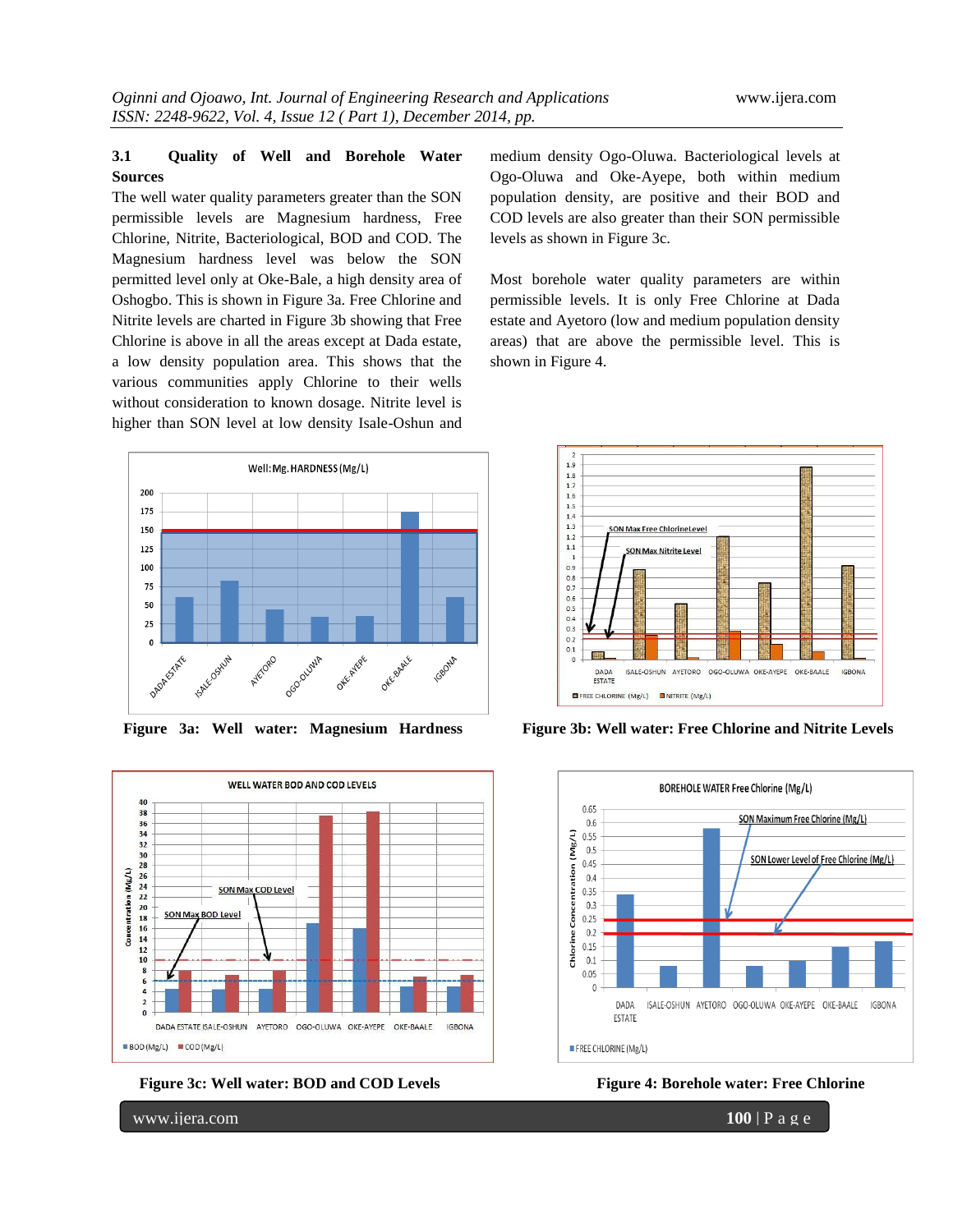

**Figure 5a: Stream water pH and SON** 

**Maximum and Minimum Levels**





# **3.2 Stream Water Quality Assessment**

Stream water quality parameters of concern are indicated in Table 2 as pH, Turbidity, Magnesium hardness, Free Chlorine, Bacteriological, BOD and COD. pH values are generally high in the stream water and are only within permissible SON level in Dada Estate (low density) and Igbona (high density) as shown in Figure 5a. Turbidity is lower than permissible level only at two medium population density locations, Ogo-Oluwa and Oke- Ayepe. Magnesium hardness is shown in Figure 5b to be above SON level only at Igbona, high density area. Stream water sources that are not within



**Figure 5b: Stream water Mg. Hardness and SON MPL Level**



# **Figure 5d: Stream water BOD; COD and SON MPL Levels**

SON Free Chlorine levels are from Isale\_Oshun, Oke-Ayepe and Igbona. This can be deduced in Figure 5c. Positive bacteriological water sources are from Ogo-Oluwa, Oke-Baale and Igbona. Similarly, BOD and COD levels are above SON permissible level for the medium density Ogo-Oluwa area, and high density areas, Oke-Baale and Igbona. This is presented in Figure 5d.

**3.3 Rain Water Quality Analysis**Rain water quality parameters of concern are pH, Magnesium hardness, Bacteriological, BOD and COD. pH of rain water is above the SON maximum permissible level at Isale-Oshun and Oke-Baale respectively low and high density population areas of Oshogbo as indicated in Figure 6a.

www.ijera.com **101** | P a g e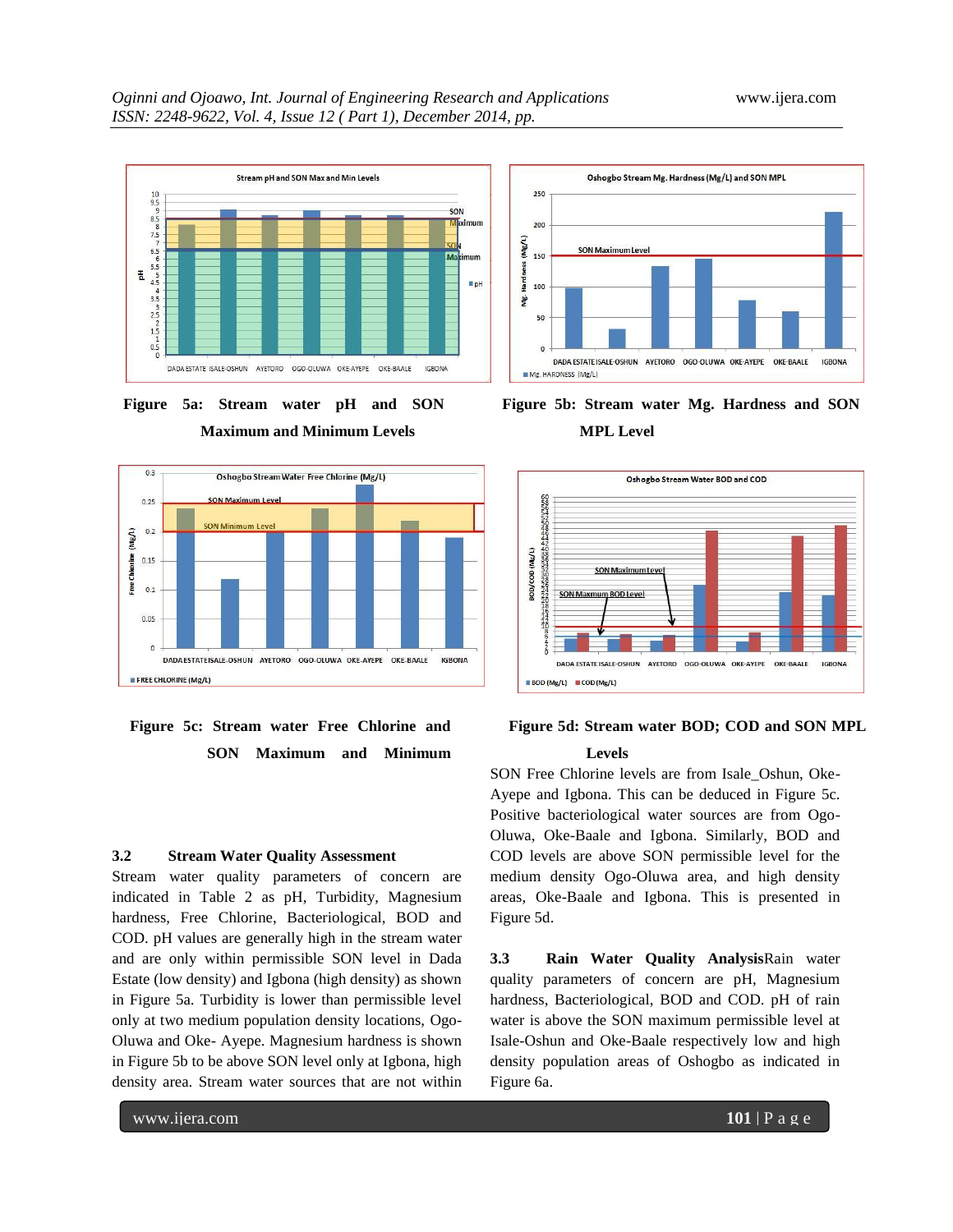

**Figure 6a: Rain water pH and SON Maximum and Minimum Levels**



#### **Figure 6c: Rain water BOD, COD and SON Maximum and Minimum Levels**

The levels specified by the Standards Organization of Nigeria, SON, for all samples from all the sources and sampling points are presented in Table 2 for all samples from well, borehole, stream, rain and river.

Magnesium level is above the SON permissible level at Oke-Baale.R, high population density area, indicated in Figure 6b. The BOD and COD levels of the rain water source also for Oke-Baale.R are above the SON levels as shown in Figure 6c. This source has a positive Bacteriological level which shows that the rain water at this source is polluted.

# **3.4 Analysis of River Water Quality**

River water quality parameters of concern are Free Chlorine, Bacteriological, BOD and COD. Free Chlorine is below the lower range permissible by SON. Positive Bacteriological level is obtained for the river



**Figure 6b: Rain water Magnessium and SON MPL Levels**



**Figure 7: River water BOD, COD and SON MPL** 

while the BOD and COD levels are higher than the SON permissible levels as shown in Figure 7.

#### **IV. Conclusions and Recommendations**

The water quality parameters identified as being of concern to sanitation of potable water in the State Capital are as follows:

| (i) | pH | (ii) | Turbidity |
|-----|----|------|-----------|
|-----|----|------|-----------|

- (iii) Magnesium Hardness
- (iv) Free Chlorine (v) Nitrite
- (vi) Bacteriological

(vii) BOD (viii) COD

Level of each parameter differs from source to source as well as from level of population densities. The concern of pH is only noticeable in the stream and rain water sources. Turbidity is expected to be of concern in water flowing sources such as in streams and the river. Turbidity of the river at Isale-Oshun is stable, while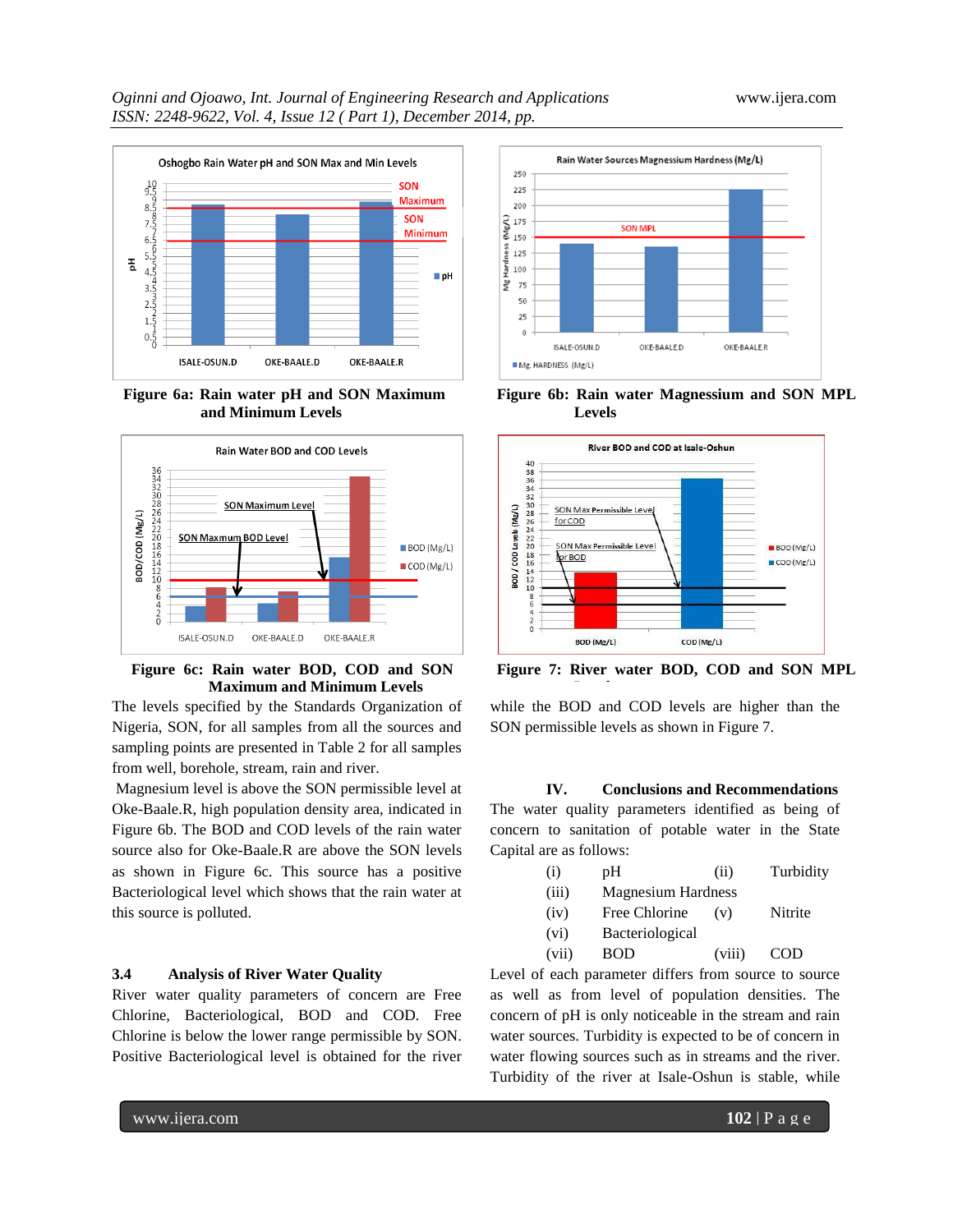water from stream sources of Ogo-Oluwa and Oke-Ayepe have turbidity levels greater than 5, the permissible level by SON standards.

Magnesium hardness levels are greater than permissible levels for the well, stream and rain water sources. Sanitation level can be measured by the level of Free Chlorine when it is below the minimum SON permissible range. These cases were observed only in Dada Estate for well sources; in all the Borehole sources except Dada Estate and Ayetoro; In Isale-Oshun and Igbona stream sources and in the River at Isale-Oshun.

The Bacteriological, BOD and COD levels were above SON standards in all the sources except the Borehole waters. Thus, giving the Borehole waters a clean bill of health. The positive bacteriological test and BOD and COD levels greater than the SON permissible levels show that the following sources are polluted: Ogo-Oluwa and Oke-Ayepe well sources; Ogo-Oluwa, Oke-Bale and Igbona stream sources Oke-Bale Rain source.R and the River source at Isale-Oshun.

The polluted sources are all within the medium and high population density parts of the State Capital.

In order to improve the sanitation level of the State Capital the following are recommended:

- The use of Chlorine for sanitizing wells should be encouraged.
- There is need for bringing the borehole water Chlorine levels to SON permissible range by the Communities concerned.
- Awareness should be brought to the notice of the medium and high population areas that they
- should be weary of the use of the stream water being polluted.

This is an indication that toilet facilities are not adequate within these communities. Stakeholders should therefore take drastic measures towards this.

Ordinarily, rain water should not be polluted. But it was polluted in Oke-Bale. Since rain water is usually collected through roofs, owners of very old buildings, rusted roofs and asbestos cement roofs should be sanctioned in the use of rain water. There should be a campaign against the use or rain water for drinking without treatment.

There is need for Government to set up a Regulatory Agency to look into these sanitation issues raised in this paper.

Regular monitoring of the water quality parameters before they degenerate to an epidemic level is also recommended.

More studies should be carried out extending the water quality parameters to other areas not covered by this study.

# **References**

- Akan, Joseph Clement, Mohammed Taha Abbagambo, Zaynab Muhammad Chellube, and Fanna Inna Abdulrahman, 2012: Assessment of Pollutants in Water and Sediment Samples in Lake Chad, Baga, North Eastern Nigeria. Journal of Environmental Protection, 2012, 3, 1428-1441 http://dx.doi.org/10.4236/jep.2012.311161 Published Online November 2012 [\(http://www.SciRP.org/journal/jep\)](http://www.scirp.org/journal/jep)
- Akindele, E. O. and I. F. Adeniyi, 2013: A study of the physico-chemical water quality, hydrology and zooplankton fauna of Opa Reservoir catchment area, Ile-Ife, Nigeria. African Journal of Environmental Science and Technology, Vol. 7(5), pp. 192-203, May 2013. DOI: 10.5897/AJEST2013.1444. ISSN 1996-0786 ©2013 Academic Journals.

<http://www.academicjournals.org/AJEST>

- African Development Fund, ADF, 2007: Rural Water Supply And Sanitation Sub-Programmes In Yobe And Osun States, Nigeria. Appraisal Report by Water and Sanitation Department (OWAS) of ADF, May 2007.
- Fadare SO, Hay AM (1990). Housing Densities, Life Style and Travel Behaviour in a Third World city, The Example of Ibadan", Nig. J. Econ and Soc. Stud. 32: 2
- Fadare, S. O. and Olawuni, P. O., 2008: Domestic Water Supply and Health of Households in the Three Residential Densities in Osogbo, Osun State, Nigeria. Ethiopian Journal of Environmental Studies and Management Vol.1 No.2 June, 2008.

www.ijera.com **103** | P a g e